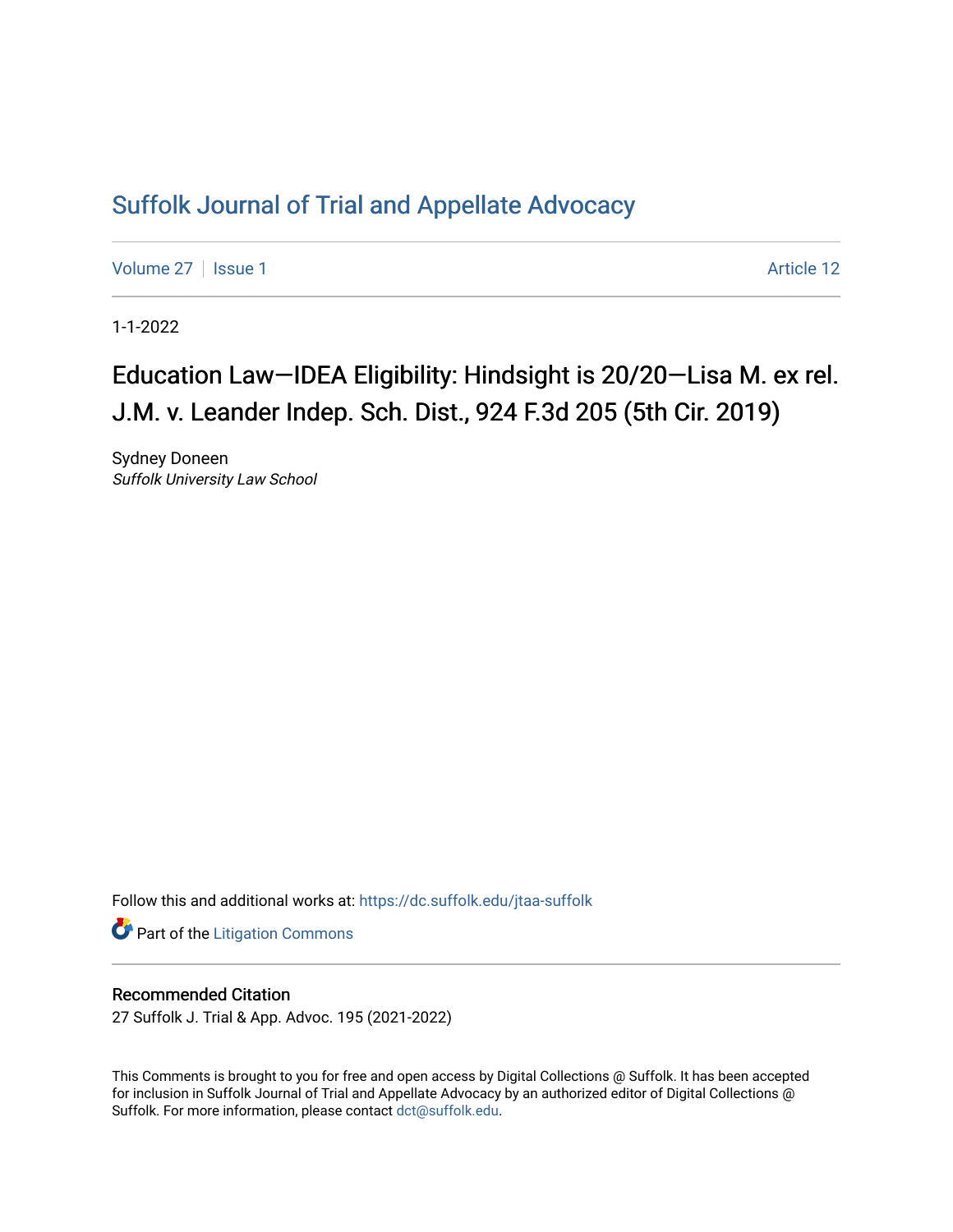## **EDUCATION LAW—IDEA ELIGIBILITY: HINDSIGHT IS 20/20—***LISA M. EX REL. J.M. V. LEANDER INDEP. SCH. DIST.***, 924 F.3D 205 (5TH CIR. 2019)**

The Individuals with Disabilities Education Act ("IDEA") was passed by Congress "to ensure that all children with disabilities have available to them a free appropriate public education."<sup>1</sup> The IDEA provides special education services to children who need them.<sup>2</sup> To receive these services the child must: (1) have a qualifying disability and (2) need special education services to thrive due to said disability.<sup>3</sup> If it is determined that a child has a qualified disability and is in need of special education services, the school district must construct an individualized education program ("IEP") outlining how these services will be delivered.<sup>4</sup> A parent who is dissatisfied with a school district's evaluation or IEP may request a due

(B) to ensure that the rights of children with disabilities and parents of such children are protected; and protected; and protected; and  $\alpha$ 

*Id.*; *see also* Antonis Katsiyannis et al., *Reflections on the 25th Anniversary of the Individuals with Disabilities Education Act*, 22 REMEDIAL & SPECIAL EDUC., 324, 324-25 (2001) (providing statistics regarding students with disabilities prior to IDEA). Before the IDEA was created, more than 1.75 million students were deprived of educational services due to their disabilities. Katsiyannis*, supra* note 1, at 324.

<sup>2</sup> *See* Katsiyannis, *supra* note 1, at 324 (noting IDEA "ensures all children with disabilities have access to a free appropriate public education.")

<sup>3</sup> *See* Lisa M. *ex rel.* J.M. v. Leander Indep. Sch. Dist., 924 F.3d 205, 208 (5th Cir. 2019) (outlining two-pronged test used to determine special education eligibility); 20 U.S.C. § 1401(3) (defining the term "child with a disability"); 20 U.S.C. 1414(d)(2)(A) (requiring an individualized education program be in effect).

<sup>4</sup> *See* 34 C.F.R. § 300.306(c)(1)(i) (2021) (stating "if a determination is made that a child has a disability and needs special education and related services, an IEP must be developed for the child . . . ."); *see also Leander Indep. Sch. Dist.*, 924 F.3d at 209 (outlining specific IDEA evaluation procedures in J.M.'s case).

<sup>&</sup>lt;sup>1</sup> *See* 20 U.S.C. § 1400(d)(1)(2010) (stating purpose of IDEA). The legislative purposes of the IDEA are:

<sup>(</sup>A) to ensure that all children with disabilities have available to them a free appropriate public education that emphasizes special education and related services designed to meet their unique needs and prepare them for further education, employment, and independent living;

<sup>(</sup>C) to assist States, localities, educational service agencies, and Federal agencies to provide for the education of all children with disabilities.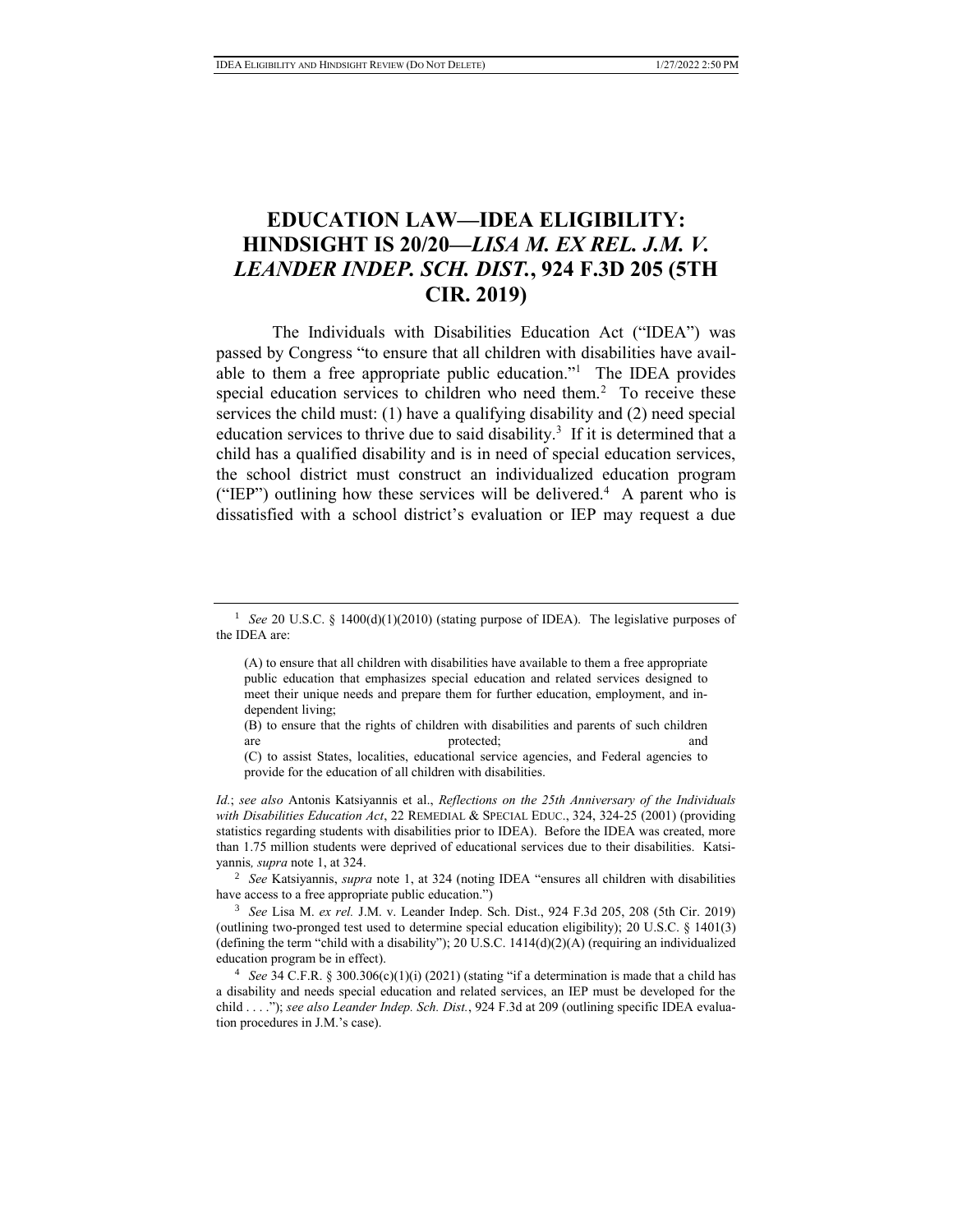process hearing before an impartial hearing officer.<sup>5</sup> Parties who wish to appeal the decision of the hearing officer may subsequently seek relief in the federal courts.<sup>6</sup>

District courts tasked with reviewing a hearing officer's decision will review the administrative record and reach an independent decision as to the child's IDEA eligibility.<sup>7</sup> Circuit courts reviewing a district court's findings of fact apply a clear error standard of review, however.<sup>8</sup> In applying this standard, a circuit court must determine whether it will consider events that occurred after the school district's initial determination ("hindsight review") or only the information available to the district at the time of its initial determination ("contemporaneous review").<sup>9</sup> Due to a lack of statutory guidance, courts are currently split on the issue.<sup>10</sup> In *Lisa M. ex* rel. *J.M. v. Leander Indep. Sch. Dist.*,<sup>11</sup> the Court of Appeals for the Fifth Circuit incorrectly utilized a contemporaneous framework of review, further solidifying a circuit split in this area of law.<sup>12</sup>

When J.M. was a second-grade student in the Leander Independent School District, he experienced challenges at school related to writing and classroom behavior.<sup>13</sup> Later that year, J.M. was diagnosed with Attention Deficit Hyperactivity Disorder and Developmental Coordination Disorder.<sup>14</sup> During the summer before J.M.'s fourth grade year, his parents requested the school evaluate him for special education services under the IDEA.<sup>15</sup> The school district denied the parents' request for IDEA services, claiming that the services provided to J.M. via the Rehabilitation Act were

<sup>15</sup> *See id.* (noting J.M.'s parents' request that he be evaluated under IDEA).

<sup>5</sup> *See* 34 C.F.R. § 300.507(a) (2021) (describing process for filing due process complaint); 34 C.F.R. § 300.510(a) (2021) (explaining resolution process for due process hearing); *see also Leander Indep. Sch. Dist.*, 924 F.3d at 209 (outlining initial IDEA evaluation procedures).

<sup>6</sup> *See* 34 C.F.R. § 300.516(a) (2021) (providing right to bring civil action in federal court); *see also Leander Indep. Sch. Dist.*, 924 F.3d at 209 (outlining secondary IDEA evaluation procedures).

<sup>7</sup> *See* 20 U.S.C. § 1415(i)(2)(C) (listing requirements for district courts in evaluating civil action). The court "shall receive the records of the administrative proceedings" and "basing its decision on the preponderance of the evidence . . . grant such relief as the court determines is appropriate." *Id.*

<sup>8</sup> *See Leander Indep. Sch. Dist.*, 924 F.3d at 213 (noting appellate court's standard of review).

<sup>&</sup>lt;sup>9</sup> *See id.* at 214 (discussing contemporaneous and hindsight frameworks).

<sup>&</sup>lt;sup>10</sup> *See id.* (noting circuit split).

<sup>11</sup> 924 F.3d 205 (5th Cir. 2019).

<sup>&</sup>lt;sup>12</sup> *See id.* at 214 (establishing contemporaneous standard of review in challenges regarding special education qualifications). The contemporaneous standard of review assesses the needs of a child receiving IDEA services "at the time of the child's evaluation and not from the perspective of a later time with the benefit of hindsight." *Id.*

<sup>13</sup> *See Leander Indep. Sch. Dist.*, 924 F.3d at 208 (explaining J.M.'s difficulties in school).

<sup>&</sup>lt;sup>14</sup> *See id.* at 208 (identifying J.M.'s medical conditions and diagnoses).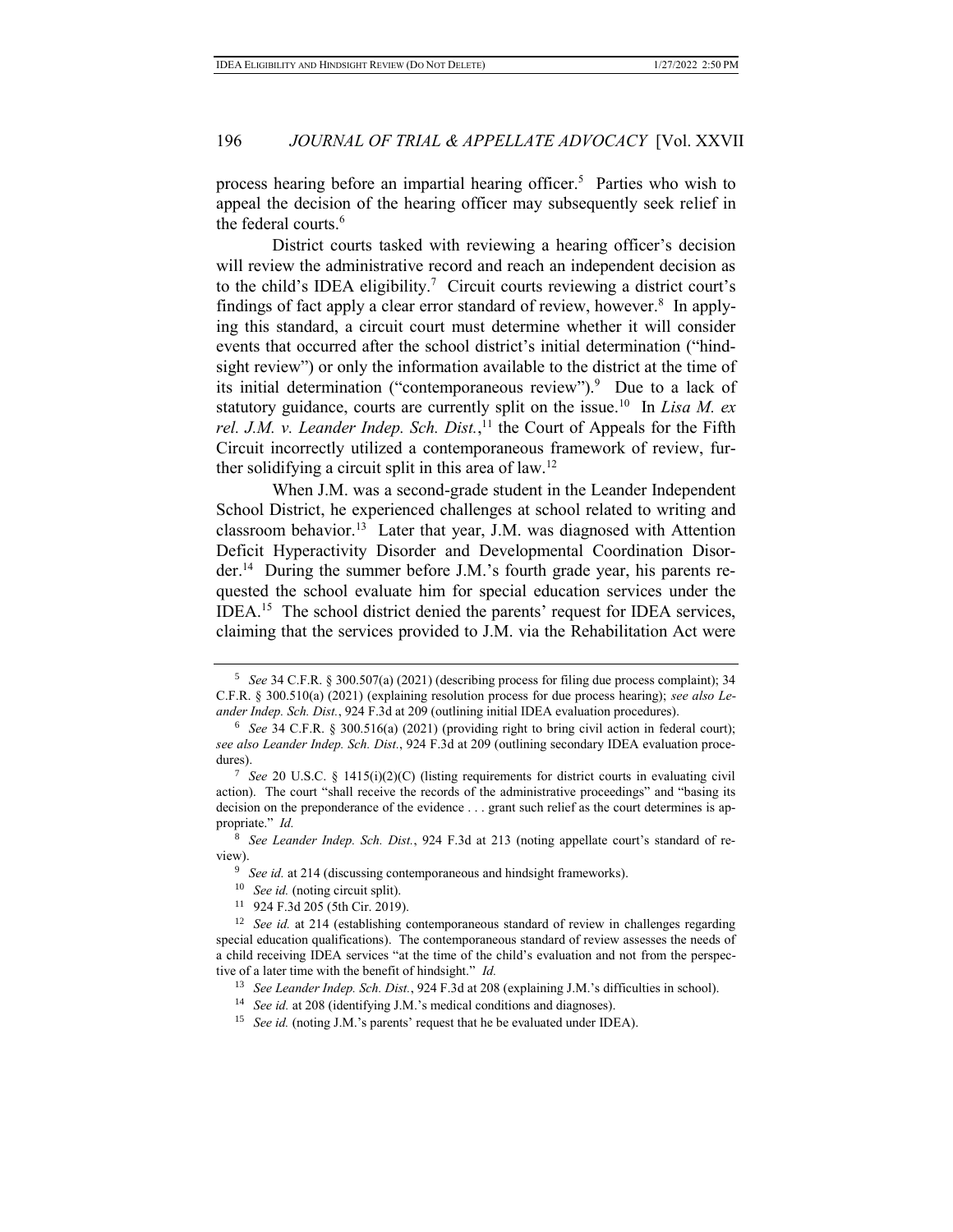sufficient.<sup>16</sup> One month after the denial of IDEA services, a private neuropsychologist diagnosed J.M. with a Specific Learning Disability with particular impairment in written expression.<sup>17</sup>

In October of J.M.'s fourth-grade year, in order to determine if J.M. is eligible for special education services under the IDEA, the district scheduled a review of existing evaluation data ("REED") to establish whether J.M. qualified for a full and individual evaluation.<sup>18</sup> The school district determined that J.M. qualified for a full and individual evaluation ("FIE"), and he subsequently received a drafted IEP, subject to change upon parental input.<sup>19</sup> After reviewing J.M.'s drafted IEP, his mother requested an additional ten minutes of specialized writing instruction per day; however, ten days after this request, the district informed J.M.'s parents that they no longer believed J.M. was eligible for special education.<sup>20</sup> J.M.'s parents accused the school district administrators of pressuring teachers to down-play their concerns during a secret meeting held sometime between January  $25<sup>th</sup>$  and February  $23<sup>rd</sup>$ , and requested a due process hearing before a Special Education Hearing Officer (SEHO) to re-establish J.M.'s eligibility for special education.<sup>21</sup> The SEHO ultimately found that

<sup>18</sup> *See id.* at 208-09 (describing J.M.'s initial evaluation and outlining IDEA evaluation procedures); see also 20 U.S.C. § 1414(a)(1)(C), (c)(1) (explaining process used to determine eligibility for special education services under IDEA).

<sup>16</sup> *See id.* (articulating school district's reasoning for denying services to J.M.); *see also* Fry *ex rel.* E.F. v. Napoleon Cmty. Sch., 137 S. Ct. 743, 747 (2017) (noting differences between IDEA and Rehabilitation Act). While the "IDEA guarantees individually tailored education services . . . [the Rehabilitation Act] promise[s] nondiscriminatory access to public institutions . . . ." *Napoleon Cmty. Sch.*, 137 S. Ct. at 747. Despite the statutory differences between the IDEA and the Rehabilitation Act, there is some overlap in coverage. *Napoleon Cmty. Sch*., 137 S. Ct. at 756; 29 U.S.C. § 794 (stating that "no otherwise qualified individual with a disability . . . shall, solely by reason of her or his disability, be excluded from the participation in . . . any program or activity receiving Federal financial assistance.")

<sup>17</sup> *See Leander Indep. Sch. Dist.*, 924 F.3d at 208 (noting J.M.'s SLD diagnosis). Upon J.M.'s SLD diagnosis and recommendation by his neuropsychologist, the school agreed to evaluate him pursuant to the IDEA. *Id.*

<sup>19</sup> *See Leander Indep. Sch. Dist.*, 924 F.3d at 209-10 (explaining school district's confirmation of J.M.'s positive qualification for special education). The school district held another REED meeting in November where teachers expressed growing concern for J.M.'s academic success and J.M.'s parents described his increased anxiety and distress due to his experiences at school. *Id.* at 210.The school district also updated the October REED to include the new evidence presented by J.M.'s teachers and parents in favor of his qualification for special education services. *Id.*; *see also* 20 U.S.C. § 1414(a)(1)(C), (c)(1) (describing process required to determine IDEA eligibility); 20 U.S.C. § 1414 (d)(1)(A)(i) (defining IEP). The IDEA defines an IEP as "a written statement for each child with a disability that is developed, reviewed, and revised" to ensure that their academic growth and development is promoted within that program. 20 U.S.C. § 1414 (d) $(1)(A)(i)$ .

<sup>20</sup> *See Leander Indep. Sch. Dist.*, 924 F.3d at 211 (noting school district's reversal of opinion).

<sup>21</sup> *See id.* at 211-12 (outlining events leading up to legal dispute).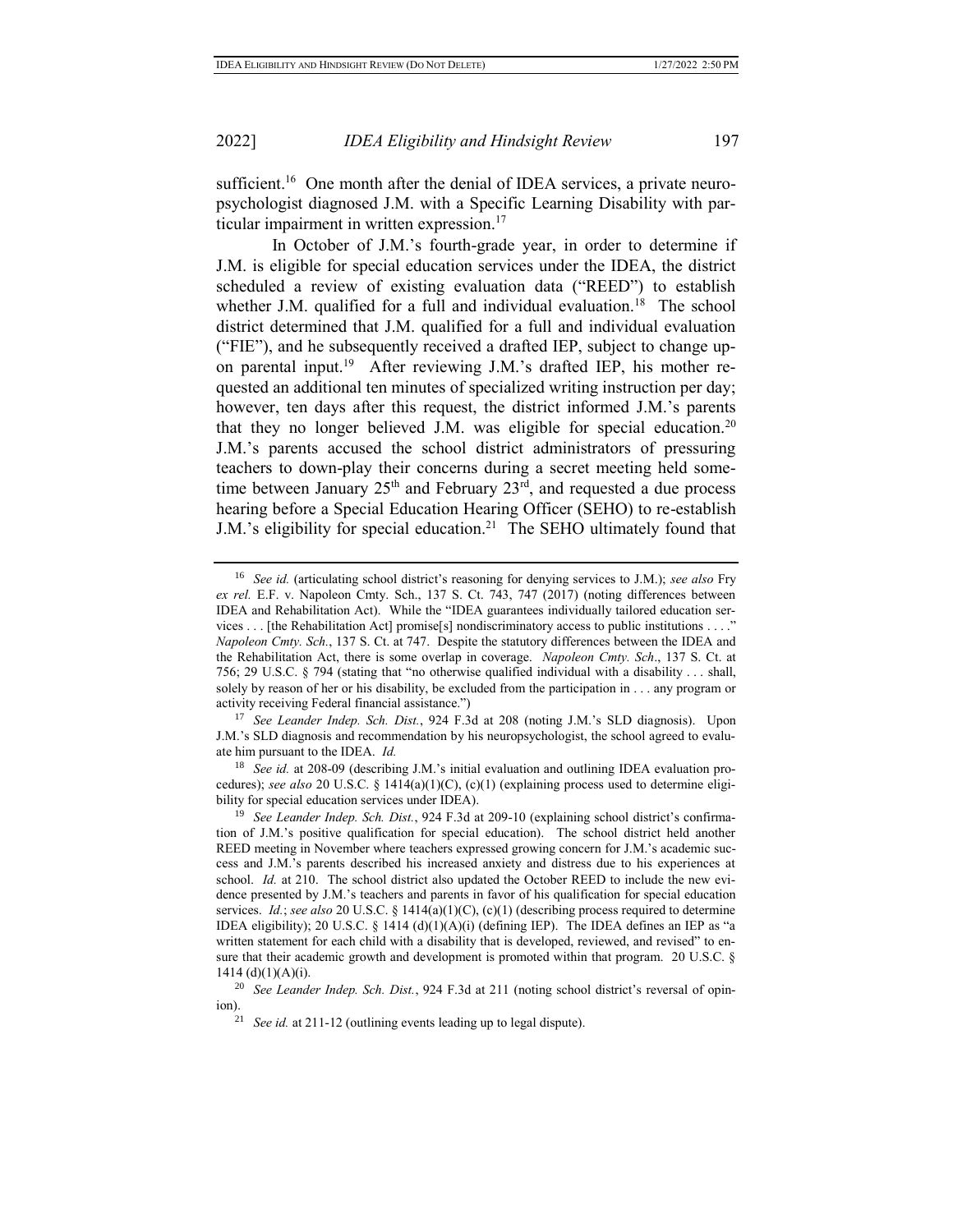J.M. was eligible for special education services and ordered the District to revise the existing IEP as originally planned.<sup>22</sup>

In accordance with IDEA procedures, J.M.'s parents filed a complaint in federal district court to receive attorney fees and the district answered with a counterclaim challenging the SEHO's conclusions as to J.M.'s eligibility.<sup>23</sup> The district court granted judgment on the administrative record in favor of J.M.'s parents and the school district appealed, arguing against J.M.'s need for special education.<sup>24</sup> Ultimately, the Fifth Circuit held that the district court did not err in holding that J.M. met eligibility criteria for special education.<sup>25</sup>

In 1975, Congress passed the IDEA to combat the discrimination faced by children with disabilities in the American public school system.<sup>26</sup> Under the IDEA, school districts are responsible for conducting an FIE before a student is granted special education services.<sup>27</sup> In order to establish IDEA eligibility under an FIE, it must be determined: "(1) whether the child has a qualifying disability, and (2) whether, by reason of that disability, that child needs IDEA services."<sup>28</sup> Although it is the school district's responsibility to conduct the FIE and a REED, the student's teachers, medical professionals, and parents present evidence of the student's academic success or failure so the school can make an informed decision.<sup>29</sup> After the FIE and REED are completed, a team of qualified professionals ("committee") will determine whether the student is granted or denied special educa-

<sup>&</sup>lt;sup>22</sup> *See id.* at 212 (explaining SEHO's decision). The SEHO "concluded that '[t]he evidence establishes a reasonable presumption that District personnel at some level intervened with [J.M.'s] teachers . . . either directing or training them to a finding of no eligibility . . . .'" *Id.*

<sup>&</sup>lt;sup>23</sup> *See id.* (describing complaint and counterclaim).

<sup>&</sup>lt;sup>24</sup> *See id.* (noting district court's ruling and subsequent appeal).

<sup>25</sup> *See Leander Indep. Sch. Dist.*, 924 F.3d at 207-08 (stating the court's holding).

<sup>26</sup> *See* 20 U.S.C. § 1400(d)(1)(A) (articulating congressional intent of IDEA). The purpose of IDEA is to "ensure that all children with disabilities have available to them a free appropriate public education." *Id.*; *see also* 34 C.F.R. § 300.306(c)(2) (2021) (establishing statutory right to free and appropriate education).

<sup>&</sup>lt;sup>27</sup> *See* 20 U.S.C. § 1414(a)(1)(A)-(C) (explaining relationship between IDEA and FIE). A FIE is conducted by the school district to determine if a student has a qualifying disability under the IDEA and what the specific educational needs of that student are. *Id.* at  $(a)(1)(C)$ .

<sup>28</sup> *See* 20 U.S.C. §§ 1401(3), 1414(d)(2)(A) (articulating two-pronged inquiry to determine IDEA eligibility). In order to fully and adequately assess a student's educational needs under the IDEA, school districts conduct a REED which includes "'evaluations and information provided by the parents . . . current classroom-based, local, or State assessments, and classroom-based observations [and] observations by teachers and related services providers.'" 20 U.S.C. §  $1414(c)(1)$ ).

<sup>29</sup> *See* 20 U.S.C. § 1414(a)(1) (stating "a State educational agency, other State agency, or local educational agency shall conduct a full and individual initial evaluation"); 20 U.S.C. §  $1414(c)(1)$  (noting data to be reviewed in evaluations).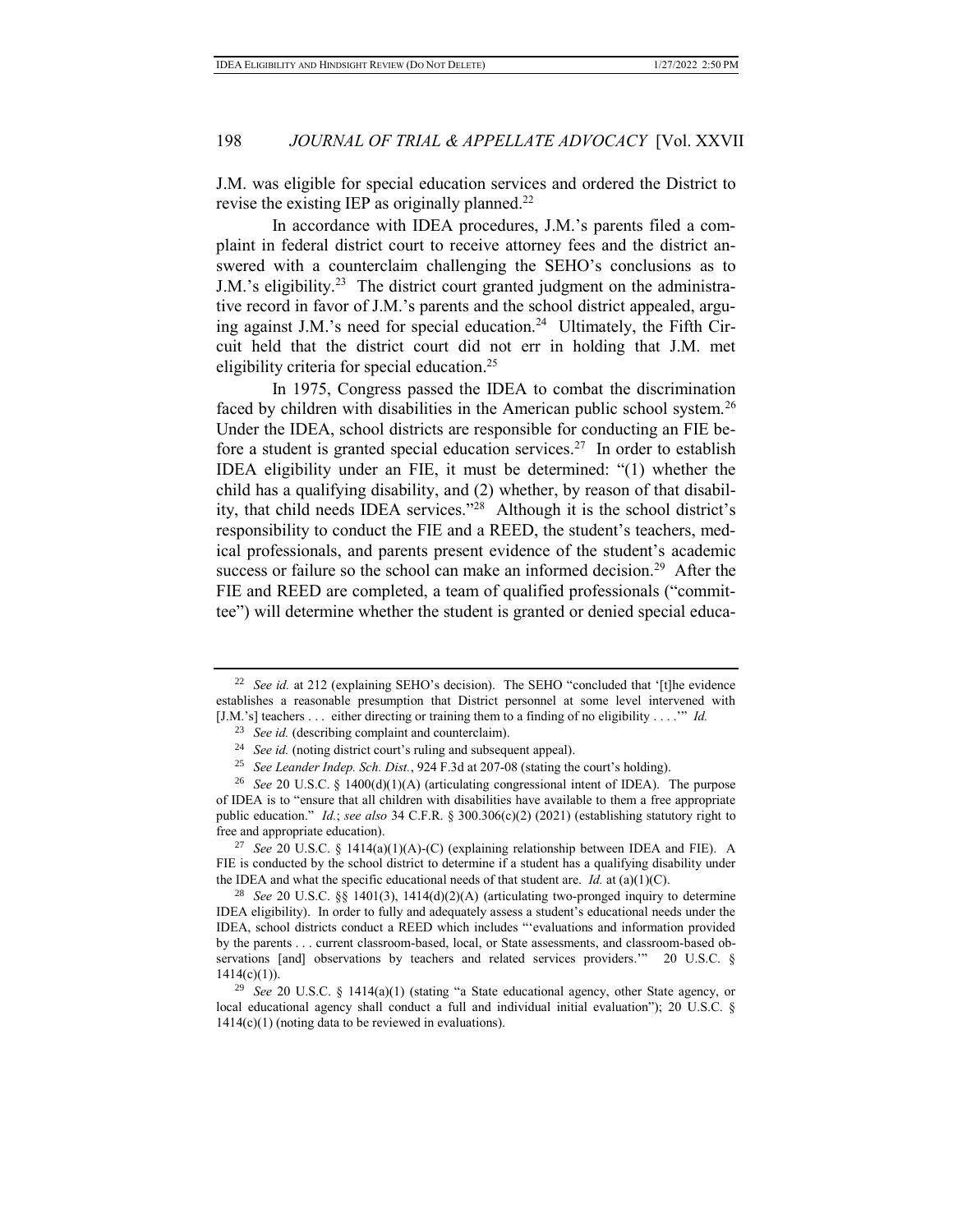tion services under the IDEA. $30$  If this committee finds the student eligible for special education services, an IEP will be created to promote the student's academic success.<sup>31</sup> If a parent is dissatisfied with the services their child receives, they may file a due process complaint and request an informal meeting with the school district to discuss their grievances; if the parents' dissatisfaction continues, they may pursue relief in an administrative due process hearing held before an impartial Special Education Hearing Officer (SEHO).<sup>32</sup>

Once an IDEA case makes its way to federal district court, the review is "virtually *de novo,*" meaning that the court gives due weight to the SEHO's determinations provided the hearing officer came to an independent conclusion based on the preponderance of the evidence.<sup>33</sup> The district court will grant summary judgment in favor of the school when there has been compliance with the procedures prescribed under the IDEA.<sup>34</sup> If the district court's decision is appealed, the appellate court will review the de-

<sup>30</sup> *See* 20 U.S.C. § 1414(b)(4) (noting determination of IDEA eligibility made by team of qualified professionals); *see also* 19 TEX. ADMIN. CODE § 89.1040(b) (2021) (clarifying specific eligibility procedures under IDEA in Texas). Texas refers to this "team of qualified professionals" as the admission, review, and dismissal (ARD) committee. 19 TEX. ADMIN. CODE § 89.1040(b) (2021).

<sup>&</sup>lt;sup>31</sup> *See* 34 C.F.R. § 300.306(c)(2) (2021) (stating "if a determination is made that a child has a disability and needs special education and related services, an IEP must be developed for the child . . . ."); 20 U.S.C. § 1414(d)(2)(A) (outlining general requirements for IEPs); *see also* 20 U.S.C.S. § 1412(a)(1) (stating "a free appropriate public education is available to all children with disabilities residing in the State between the ages of 3 and 21 . . . .") The IDEA utilizes IEPs as the vehicle to ensure that students with disabilities receive an education that is appropriate to their specific needs. 20 U.S.C.S. § 1412(a)(1).

<sup>32</sup> *See* 34 C.F.R. § 300.507(a) (2021) (outlining process for filing due process complaint relating to "evaluation or educational placement of a child with a disability"); 34 C.F.R. §§§ 300.510-12 (2021) (establishing process of and framework for review of IDEA complaints); 20 U.S.C. § 1415(i)(3)(B) (stating a court may award reasonable attorneys' fees for proceedings brought under § 1415). If the SEHO finds in favor of the parents, they are then permitted to file a complaint in federal district court to recover attorney's fees. 20 U.S.C. § 1415(i)(3)(B)(i)(II).

<sup>33</sup> *See* Teague Indep. Sch. Dist. v. Mr. L *ex rel.* Todd L., 999 F.2d 127, 130-31 (5th Cir. 1993) (establishing *de novo* review of IDEA cases in Fifth Circuit); *see also* Dallas Indep. Sch. Dist. v. Woody *ex rel.* K.W., 865 F.3d 303, 308-09 (5th Cir. 2017) (affirming *de novo* judicial review of IDEA cases in Fifth Circuit); 20 U.S.C. § 1415(i)(2)(C) (explaining procedural process of IDEA cases).

<sup>34</sup> *See* Seth B. *ex rel.* Donald B. v. Orleans Par. Sch. Bd., 810 F.3d 961, 967 (5th Cir. 2016) (explaining standard for summary judgement in IDEA cases). ". . . in IDEA proceedings, summary judgment 'is not directed to discerning whether there are disputed issues of fact, but rather, whether the administrative record, together with any additional evidence, establishes that there has been compliance with IDEA's processes and that the child's educational needs have been appropriately addressed.'" *Id.* (quoting Wall *ex rel.* Wall v. Mattituck-Cutchogue Sch. Dist., 945 F. Supp. 501, 508 (E.D.N.Y. 1996)).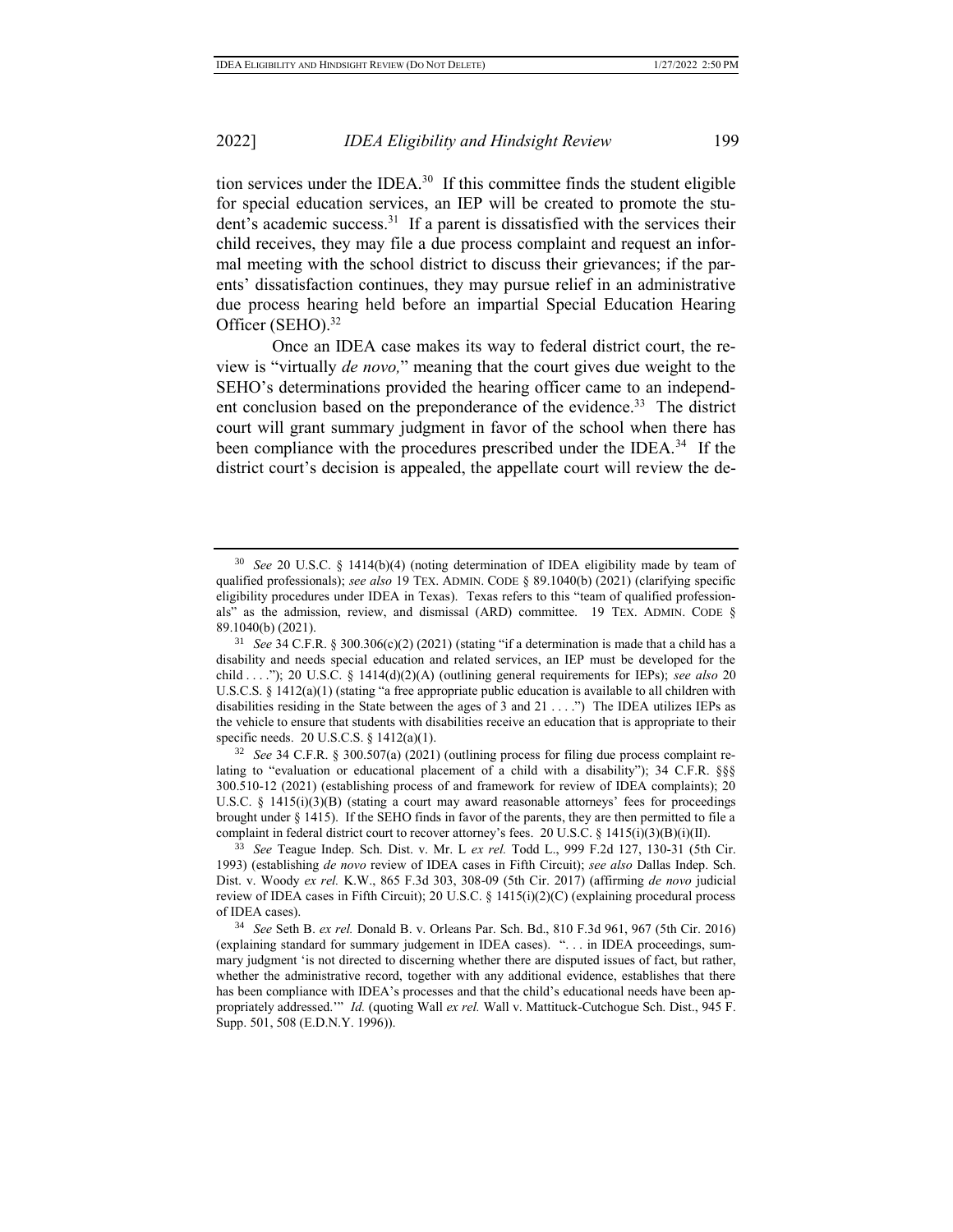cision as a mixed question of law and fact. $35$  Judicial review of IDEA complaints is unique and, because Congress generally defers to state and local school officials, the role of the judiciary is purposefully limited, leading to various conflicting interpretations.<sup>36</sup> Due to the legislative nature of the IDEA and the lack of clearly defined terms, circuit courts have developed two different standards of review for predominant questions of fact when assessing a child's eligibility for special education services under the IDEA.<sup>37</sup>

Courts are split as to whether they should assess IDEA eligibility under a hindsight standard or under a contemporaneous standard.<sup>38</sup> Under the contemporaneous standard of review, courts only review the facts that were available to the committee at the time of the original eligibility decision, adhering to the *de novo* review used by the district courts.<sup>39</sup> Circuits

<sup>35</sup> *See* R.P. *ex. rel.* R.P. v. Alamo Heights Indep. Sch. Dist., 703 F.3d 801, 808 (5th Cir. 2012) (explaining appellate standard of review for IDEA cases). "We review the district court's findings of underlying fact . . . for clear error. Under a clear error standard, we will not reverse the district court unless we are 'left with a definite and firm conviction that a mistake has been committed.'" *Id.* (quoting Houston Indep. Sch. Dist. v. V.P. *ex. rel.* Juan P., 582 F.3d 576, 583 (5th Cir. 2009)); *see also Orleans Par. Sch. Bd.*, 810 F.3d at 967 (articulating standard of review for appeal of district court's determination in IDEA cases). If the appellate courts find that the question of fact is predominant to the question of law, then the case must be reviewed with clear error deference. *Orleans Par. Sch. Bd.*, 810 F.3d at 967. However, if the court finds that the question of law is predominant to the question of fact, the court reviews the case *de novo*. *Orleans Par. Sch. Bd.*, 810 F.3d at 967.

<sup>36</sup> *See* White *ex. rel.* White v. Ascension Parish Sch. Bd., 343 F.3d 373, 377 (5th Cir. 2003) (quoting Flour Bluff Indep. Sch. Dist. v. Lesa T. *ex rel.* Katherine M., 91 F.3d 689, 693 (5th Cir. 1996)) (explaining tension between judiciary and legislature when establishing IDEA procedures); *see also* 34 C.F.R. § 300.8(a)(2)(i) (2021) (requiring need for special education to qualify for IDEA).

<sup>37</sup> *See* Dennis Fan, *No IDEA What the Future Holds: The Retrospective Evidence Dilemma* 114 COLUM. L. REV. 1503, 1522-32 (2014) (articulating differences between contemporaneous and hindsight review); Maggie Wittlin, *Hindsight Evidence*, 116 COLUM. L. REV. 1323, 1386-88 (2016) (discussing different standards of review held by circuits across the country); *see also*  H.R. REP. NO. 108-77 at 84 (2003) (discussing need for IDEA eligibility reform).

<sup>38</sup> *See* Fan, *supra* note 37, at 1522-32 (highlighting current circuit split regarding IDEA eligibility determinations); Mark C. Weber, *The IDEA Eligibility Mess*, 57 BUFF. L. REV. 83, 83-84 (2009) (detailing lack of guidelines and circuit splits regarding IDEA eligibility).

<sup>39</sup> *See* Hudson *ex rel.* L.J. v. Pittsburg Unified Sch. Dist., 835 F.3d 1168, 1175 (9th Cir. 2016) (citing Adams v. Oregon, 195 F.3d 1141, 1149 (9th Cir. 1999)) (refusing to consider hindsight evidence). "The appropriateness of a student's eligibility should be assessed in terms of its appropriateness at the time of the child's evaluation and not from the perspective of a later time with the benefit of hindsight." *Id.*; R.E. *ex rel.* J.E. v. New York City Dep't of Educ., 694 F.3d 167, 187 (2nd Cir. 2012) (refusing to consider hindsight evidence). "In determining the adequacy of an IEP, both parties are limited to discussing the placement and services specified in the written plan and therefore reasonably known to the parties at the time of the placement decision." *New York City Dep't of Educ.*, 694 F.3d at 187; D.L. *ex rel*. J.L. v. Clear Creek Indep. Sch. Dist*.*, 695 F. App'x 733, 738 (5th Cir. 2017) (establishing contemporaneous review for IDEA qualification); *see also* Fan, *supra* note 37, at 1516 (acknowledging some courts "enforce an intermediate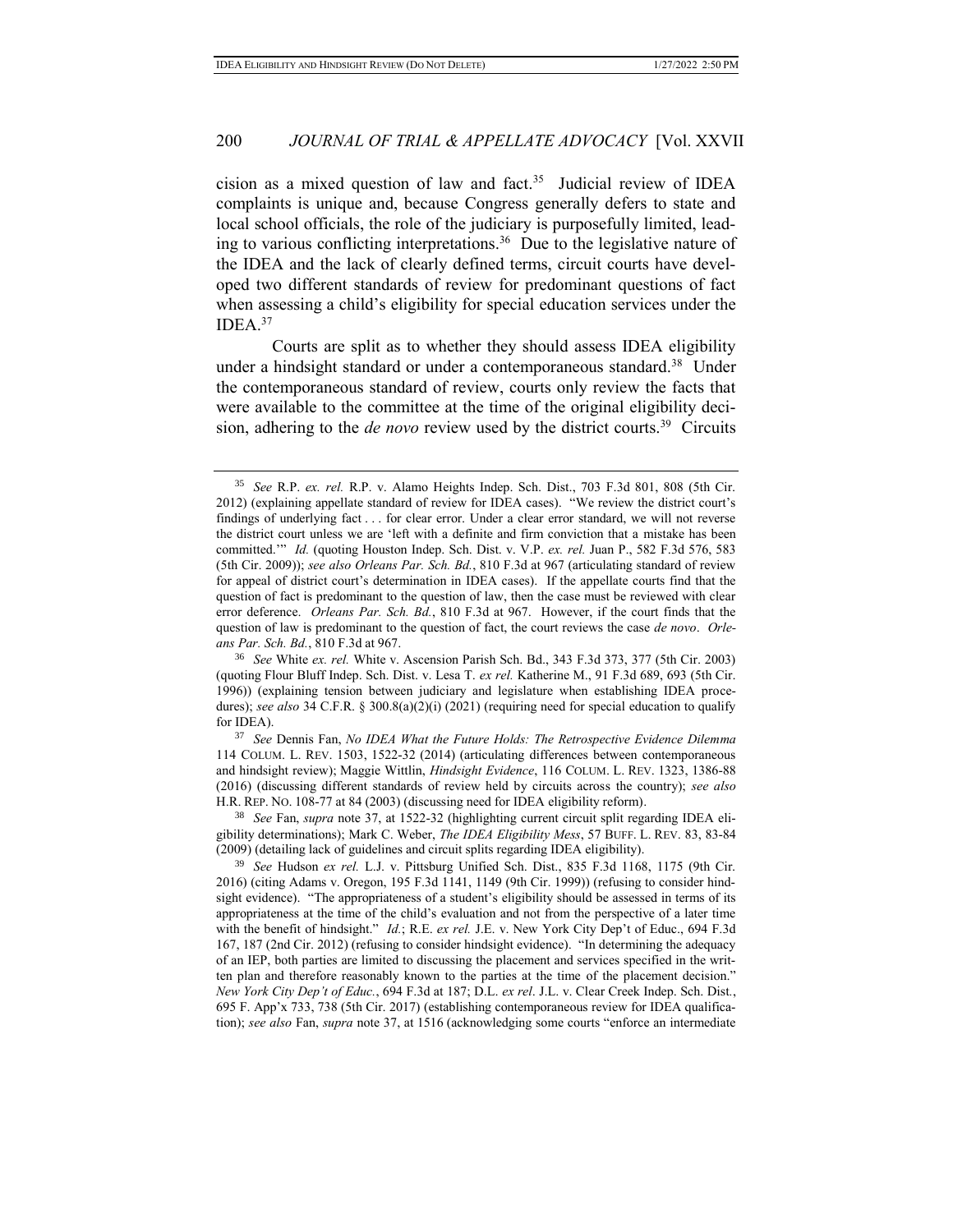using the hindsight standard of review allow the admission of additional evidence to make an independent and current assessment of the child's need for special education services.<sup>40</sup>

In *Lisa M. ex rel. J.M. v. Leander Indep. Sch. Dist.*, the court utilized a contemporaneous standard of review when evaluating J.M.'s eligibility for IDEA special education services. $41$  In its reasoning, the Fifth Circuit relied on precedent it established in *D.L. ex rel. J.L. v. Clear Creek Indep. Sch. Dist.*, where it ruled that it would "not judge a school district's determination in hindsight," but rather "consider whether there was a present need for special education services."<sup>42</sup> The court acknowledged that, while the judiciary unavoidably views in retrospect, IDEA eligibility must be determined based on the information available to the ARD committee at the time of its decision because:

> An erroneous conclusion that a student is ineligible for special education does not somehow become acceptable because a student subsequently succeeds. Nor does a proper finding that a student is ineligible become erroneous because the student later struggles. Subsequent events do not determine ex ante reasonableness in the eligibility context. $43$

standard of review between substantial deference and de novo."); Wittlin, *supra* note 37, at 1386- 88 (identifying circuits utilizing contemporaneous decision review).

<sup>40</sup> *See* Simchick *ex rel.* M.S. v. Fairfax Cnty. Sch. Bd., 553 F.3d 315, 327 (4th Cir. 2009) (noting "in some situations, evidence of *actual progress* may be relevant to a determination of whether a challenged IEP was reasonably calculated to confer some education benefit."); Houston Indep. Sch. Dist. v. V.P. *ex rel*. Juan P., 582 F.3d 576, 590 (5th Cir. 2009) (explaining "[p]assing grades and advancement from year to year are factors that indicate a child is receiving a meaningful educational benefit."); *see also* Fan, *supra* note 37, at 1533-40 (detailing varying levels of hindsight evidence allowed in circuit courts); Wittlin, *supra* note 37, at 1386-88 (identifying circuit stances on hindsight evidence).

<sup>41</sup> *See* Lisa M. *ex rel.* J.M. v. Leander Indep. Sch. Dist., 924 F.3d 205, 214 (5th Cir. 2019) (noting court must "assess eligibility with the information available to the ARD committee at the time of its decision.")

<sup>42</sup> *See Clear Creek Indep. Sch. Dist.*, 695 F. App'x at 738 (establishing contemporaneous review for IDEA qualification); *Leander Indep. Sch. Dist.*, 924 F.3d at 215 (assessing J.M.'s IDEA qualification under contemporaneous review).

<sup>43</sup> *Leander Indep. Sch. Dist.*, 924 F.3d at 214 (explaining rationale behind exclusion of hindsight evidence). The contemporaneous standard approach decreases the court's role in establishing a student's eligibility for special education services under the IDEA and gives great deference to the ARD committee's decision. *Id.* at 218.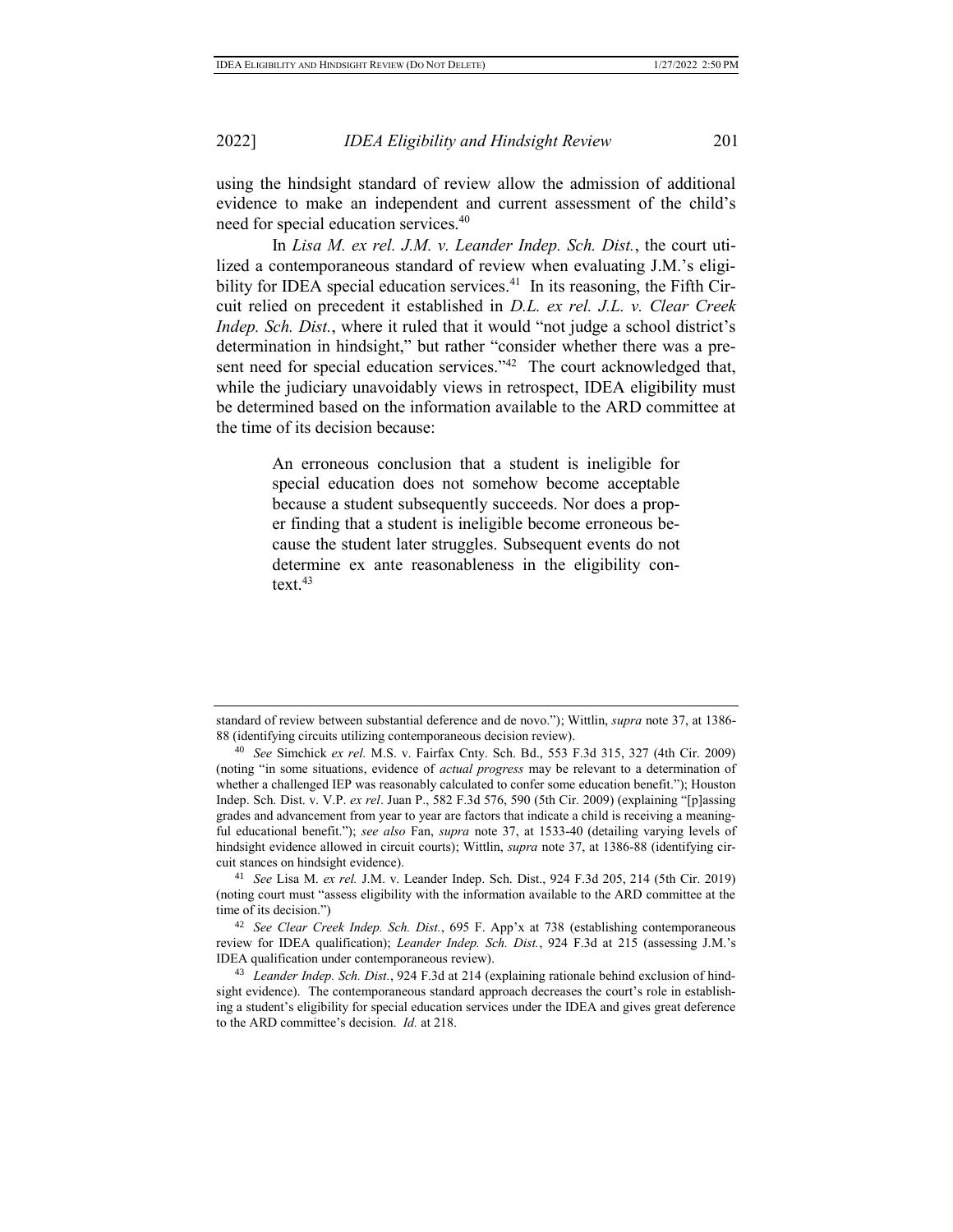Under the contemporaneous standard of review, the court held that J.M. was eligible for services under the IDEA based upon the evidence presented to the ARD committee.<sup>44</sup>

By applying a contemporaneous standard of review for IEP eligibility, the court in *Leander Indep. Sch. Dist.* adopted precedent that further complicated subsequent judicial review of IDEA challenges.<sup>45</sup> The contemporaneous standard of review prevents appellate courts from hearing new or additional evidence not originally available to the ARD Committee, adversely affecting a student's ability to qualify for services under the IDEA.<sup>46</sup> Preventing the admission of new evidence increases the likelihood of an erroneous special education eligibility determination because a significant amount of time elapses between the committee's hearing and the appellate court's review.<sup>47</sup> The severity of a student's disability and individualized educational needs can progress over time, and an appellate court is unable to render an accurate determination of a student's IDEA eligibility without current and up-to-date evidence.<sup>48</sup>

<sup>44</sup> *See id.* at 217 (holding J.M. met eligibility criteria for special education provided by IDEA). The court based its decision on the evidence presented to the ARD committee which included documentation of J.M.'s difficulty in the general education environment, teacher observations, clinical observations, progress reports, parent observation, and a student self-evaluation. *Id.* at 216-17.

<sup>45</sup> *See Clear Creek Indep. Sch. Dist.*, 695 F. App'x at 738 (applying contemporaneous review of IDEA eligibility); *Leander Indep. Sch. Dist.*, 924 F.3d at 214 (utilizing contemporaneous review of IDEA eligibility set by *Clear Creek*); *see also* Weber, *supra* note 38, at 83-84 (detailing lack of guidelines and circuit splits regarding IDEA eligibility).

<sup>46</sup> *See Clear Creek Indep. Sch. Dist.*, 695 F. App'x at 737-38 (detailing court's process when reviewing IDEA eligibility under contemporaneous standard); *Leander Indep. Sch. Dist.*, 924 F.3d at 215 (declaring contemporaneous review prevents "Monday morning quarterbacking"); *see also* Hudson *ex rel.* L.J. v. Pittsburg Unified Sch. Dist., 850 F.3d 996, 1004 (9th Cir. 2017) (applying contemporaneous review). IDEA eligibility is decided by the ARD committee based on the student's need for special education services at a particular moment in time. 19 TEX. ADMIN. CODE § 89.1040(b) (2021)*.* 

<sup>47</sup> *See Leander Indep. Sch. Dist.*, 924 F.3d at 207-13 (showing three years and nine months between request for services and final decision); *Clear Creek Indep. Sch. Dist.*, 695 F. App'x at 735-36 (describing fifty months passed between request for services and final court decision); Simchick *ex rel.* M.S. v. Fairfax Cnty. Sch. Bd., 553 F.3d 315, 320-23 (4th Cir. 2009) (describing forty months passed between request for services and final decision); *see also* Wittlin, *supra* note 37, at 1393 (explaining how using hindsight evidence increases accuracy of court adjudication).

<sup>48</sup> *See* 20 U.S.C. § 1414 (d)(4)(Aa)(i) (establishing that IEP appropriateness must be reviewed annually); 20 U.S.C. § 1414 (d)(5)(A)(i) (asserting students' IDEA eligibility must be reevaluated every three years); Wittlin, *supra* note 37, at 1387-88 (articulating increased judicial accuracy when utilizing hindsight standard due to inclusion of most recent evidence). Once a school district deems a student eligible for IDEA services, the district reviews the student's IEP on an annual basis to ensure that the student's plan is still appropriate. 20 U.S.C. § 1414  $(d)(4)(A)(i)$ . In addition, the district reviews the student's IEP at least once every three years. 20 U.S.C.  $\S$  1414 (d)(5)(A)(i). Conversely, when a school district wrongly denies a student IDEA services, the student is expected to succeed academically in the general education setting while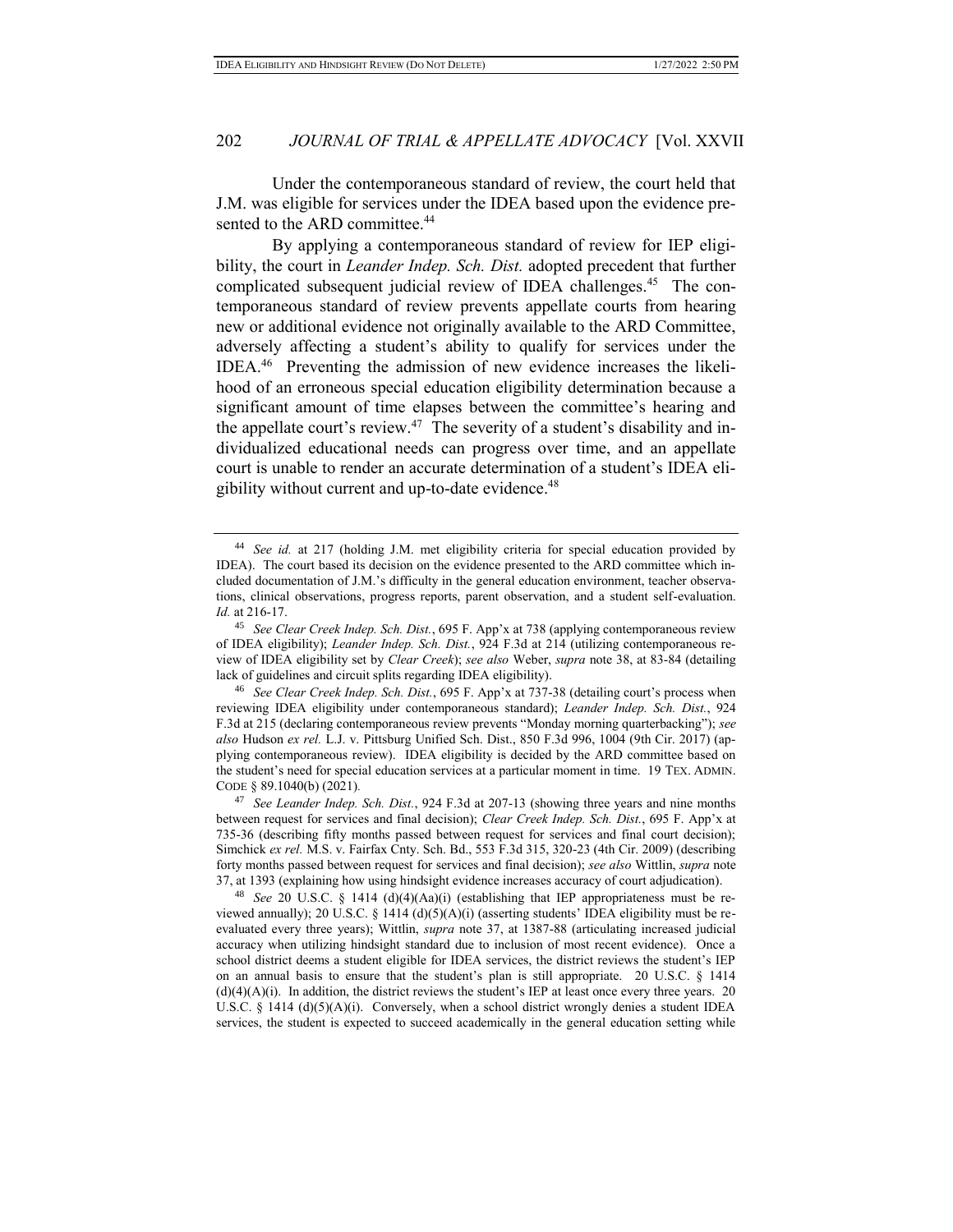It should be noted that most courts, including the Fifth Circuit, evaluate other aspects of the IDEA, such as IEP appropriateness and implementation, with the benefit of hindsight evidence.<sup>49</sup> The court in *Leander Indep. Sch. Dist.* refused to consider hindsight evidence in IDEA eligibility cases, explaining that "[a]n erroneous conclusion that a student is ineligible for special education does not somehow become acceptable because a student subsequently succeeds; nor does a proper finding that a student is ineligible become erroneous because the student later struggles."<sup>50</sup> By this reasoning, an erroneous committee decision could be affirmed by the court, leaving a child to suffer.<sup>51</sup>

When a student is denied IDEA services based on inadequate or incomplete evidence provided to the committee, the student is denied their statutory right to a free appropriate public education until this mistake is

<sup>50</sup> *See Leander Indep. Sch. Dist.*, 924 F.3d at 214 (articulating concerns regarding hindsight evidence when determining IDEA eligibility); *Clear Creek Indep. Sch. Dist.*, 695 F. App'x at 738 (stating court need only determine if student had "a present need for special education services"); *see also* Fan, *supra* note 37, at 1518-19 (explaining consequences of judiciary's reluctance to overturn decisions made in due process hearings). The judiciary is well aware of the limitation on its power regarding IEP appropriateness review. Fan, *supra* note 37, at 1516-17.This limitation, although well-intentioned, hinders student and educator success because it creates challenges for both parties when the IEP is not applied and implemented as intended. Fan, *supra* note 37, at 1520-21. By giving unchecked deference to evidence presented during the due process hearing, it is difficult for the court to find in favor of the complaining party, thereby forcing the school district, the student, and the parents to start the entire process over again after being tied up in the legal system for what is often years. Fan, *supra* note 37, at 1521.

<sup>51</sup> *See* Fan, *supra* note 37, at 1513 (inferring inadequate IEP constitutes denial of free appropriate public education); Weber, *supra* note 38, at 152 (proposing to look at issues once child is IDEA eligible, not in IDEA eligibility itself). Logically, if a student who qualifies for and receives IDEA services can be denied a free appropriate public education due to an inadequate IEP, a student who should have qualified for and never received IDEA services can also be denied a free appropriate public education. Fan, *supra* note 37, at 1531 n.163.

they wait for their case to reach the appellate level, because the district courts are not permitted to review evidence of eligibility. *Leander Indep. Sch. Dist.*, 924 F.3d at 212.

<sup>49</sup> *See* Houston Indep. Sch. Dist. v. Juan P. *ex rel.* V.P., 582 F.3d 576, 588 (5th Cir. 2009) (categorizing certain hindsight evidence as "critical factor" when determining whether student received free appropriate public education); *Fairfax Cnty. Sch. Bd.*, 553 F.3d at 326-27 (concluding hindsight evidence of student progress relevant in determining IEP appropriateness); *see also*  Fan, *supra* note 37, at 1522-39 (describing various circuit positions regarding hindsight evidence in IDEA cases). The Second, Seventh, Ninth, and Eleventh Circuits exclude all retrospective evidence in all IDEA cases involving a student's denial of a free appropriate public education. Fan, *supra* note 37, at 1526.The Third, Fourth, Fifth, and Tenth Circuits will, however, allow hindsight evidence in varying circumstances and degrees. Fan, *supra* note 37, at 1533. The Third Circuit is the most liberal in their approach, allowing hindsight evidence to be considered in IEP appropraiteness when it is helpful and relevant to the issue being adjudicated. Fan, *supra* note 37, at 1534-35.Grounding its liberal approach in the statutory purpose of the IDEA, the Third Circuit has intentionally set precedent with broad language, resulting in more equitable appellate decisions. Fan, *supra* note 37, at 1534-35.